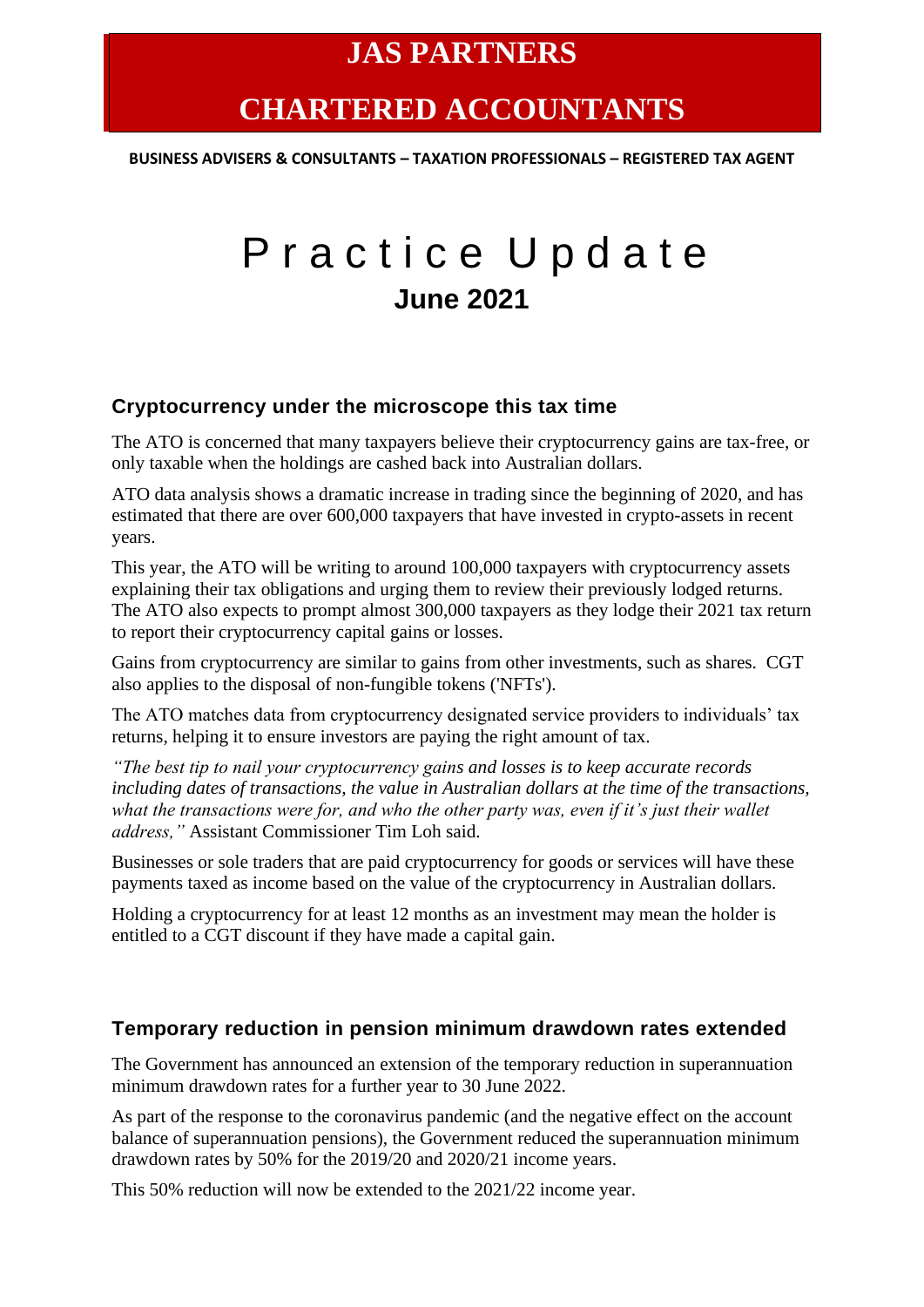# **Super Guarantee rate rising from 1 July 2021**

The super guarantee rate will rise from 9.5% to 10% on 1 July 2021, so businesses with employees will need to ensure their payroll and accounting systems are updated to incorporate the increase to the super rate.

# **ATO warns on 'copy/pasting' claims**

The ATO is alerting taxpayers that its sights are set on work-related expenses like car and travel claims that are predicted to *decrease* in this year's tax returns.

Assistant Commissioner Tim Loh noted that COVID-19 has changed people's work habits, so the ATO expects their work-related expenses will reflect this.

*"We know many people started working from home during COVID-19, so a jump in these claims is expected,"* Mr Loh said.

*"But, if you are working at home, we would not expect to see claims for travelling between worksites, laundering uniforms or business trips."*

The ATO will also look closely at anyone with significant working from home expenses, that maintains or increases their claims for things like car, travel or clothing expenses:

*"You can't simply copy and paste previous year's claims without evidence."*

*"But we know some of these unusual claims may be legitimate. So, if you explain your claim with evidence, you have nothing to fear."*

# **Family assistance payments**

The ATO has reminded individuals receiving Child Care Subsidy and Family Tax Benefit payments from Services Australia that they and their partners **must** lodge their 2019/20 Individual tax returns by 30 June 2021. Lodgment deferrals with the ATO do **not** alter this requirement.

Services Australia needs such individuals' income details to balance payments for Child Care Subsidy and Family Tax Benefit.

If tax return lodgment is not made by 30 June 2021:

- ◆ clients receiving Child Care Subsidy may lose their ongoing entitlement and/or receive a debt from Services Australia and have to repay the amount received in the 2019/20 financial year; and
- ◆ clients receiving Family Tax Benefit may miss out on additional payments, may also receive a debt from Services Australia and/or may have their fortnightly payments stopped.

### **Do you use the Small Business Superannuation Clearing House?**

The ATO has advised employers intending to claim a tax deduction for super payments that they make for employees in the 2020/21 income year that any such payments must be accepted by the Small Business Superannuation Clearing House ('SBSCH') on or before 23 June 2021.

This allows processing time for the payments to be received by their employees' super funds before the end of the 2020/21 income year.